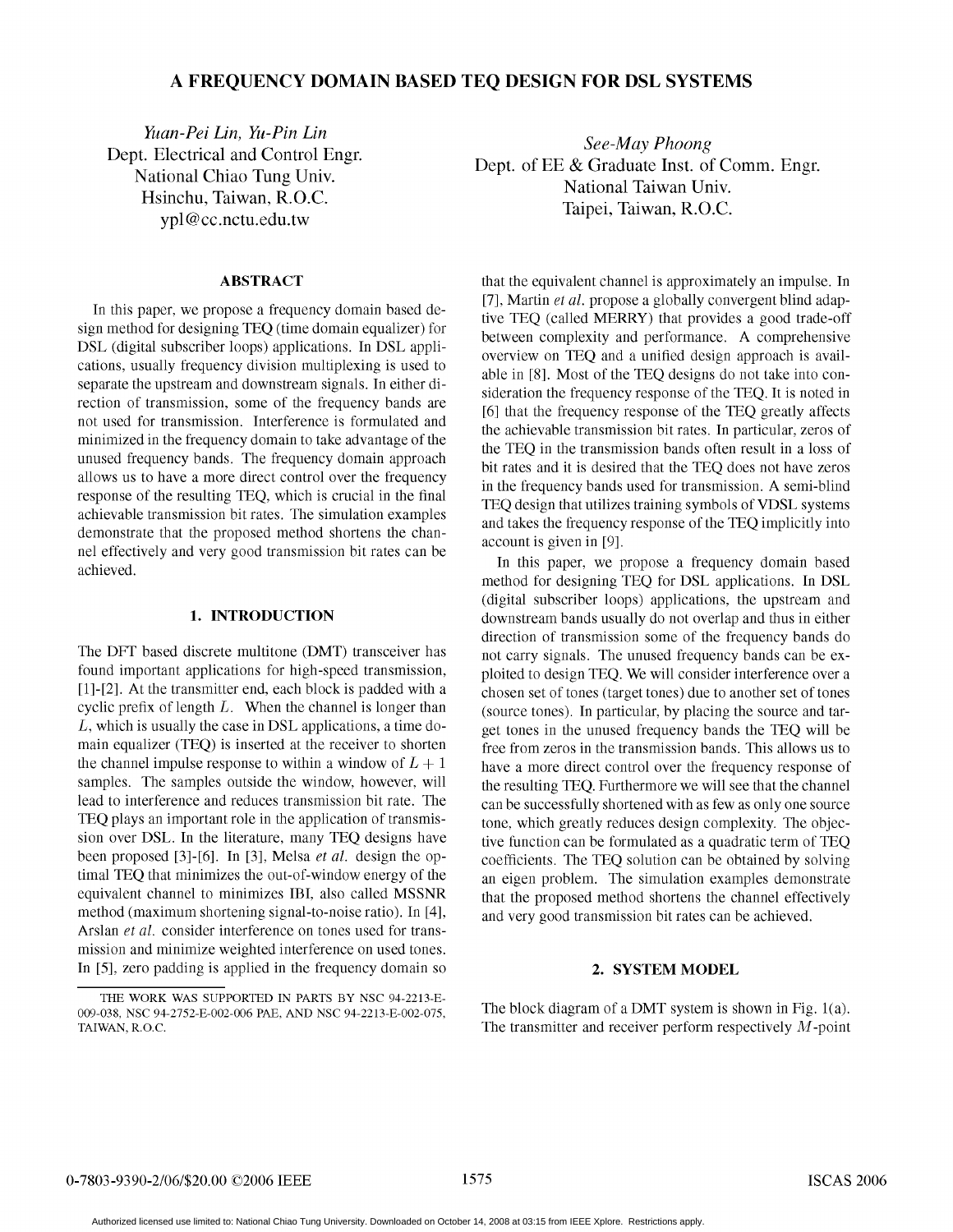

Figure 1: Matrix representation of <sup>a</sup> DMT transceiver.

is denoted by W, with  $[\mathbf{W}]_{m,n} = e^{-j2\pi/M}/\sqrt{M}$ . A cyclic prefix of length L is added after the parallel to serial (P/S) We can further split the constant matrix  $H_0$  into two operation. The receiver includes the block  $z<sup>d</sup>$ , where d is parts, a parameter of synchronization delay. Fig.  $1(a)$  can be redrawn as Fig. 1(b), where the channel and TEQ are lumped where  $H_{00}$  consists of only the coefficients in the win-<br>together and

$$
b_i = c_i * t_i.
$$

shorter than  $N = M + L$ . The equivalent noise after TEQ  $\mathbf{u}[i]$  is related to the transmitter input vector  $s[i]$  by is given by  $q_i = n_i * t_i$ . The prefix insertion and removal operations can be represented as  $\mathbf{F}_0$  and  $\mathbf{F}_1$  respectively,

$$
\mathbf{F}_0 = \begin{bmatrix} 0 & \mathbf{I}_L \\ \mathbf{I}_M \end{bmatrix}, \quad \mathbf{F}_1 = \begin{bmatrix} 0 & \mathbf{I}_M \end{bmatrix}. \tag{1}
$$

Note that in Fig. 1(b), the  $N \times N$  system from  $\mathbf{x}(n)$  to  $y(n)$  is LTI with transfer matrix  $H(z)$  given by,

$$
\mathbf{H}(z) = \begin{bmatrix} h_d & \cdots & h_0 & z^{-1}h_{N-1} & \cdots & z^{-1}h_{d+1} \\ \vdots & & & \ddots & \vdots \\ h_{N-1} & & & & z^{-1}h_{N-1} \\ zh_0 & \ddots & & & & h_0 \\ \vdots & \ddots & \ddots & & & \vdots \\ zh_{d-1} & \cdots & zh_0 & & & & \cdots & h_d \\ \end{bmatrix}
$$

We can write  $H(z)$  as

$$
\mathbf{H}(z) = \mathbf{H}_0 + z^{-1} \mathbf{H}_1 + z \mathbf{H}_{-1},
$$
\n(3) \n $(h_d \quad h_{d+1} \quad \cdots \quad h_{d+L} \quad 0 \quad \cdots \quad 0)$ 

as Fig. 1(c), where  $q[i]$  is an N by one vector obtained by blocking the noise  $q_i$ . The i-th received vector  $y[i]$  is related hand the off-diaognal elements of **A** represent the interfer-<br>to related the same block. In particular the  $(k, \ell)$ -th entry

$$
\mathbf{y}[i] = \mathbf{H}_0 \mathbf{x}[i] + \mathbf{H}_1 \mathbf{x}[i-1] + \mathbf{H}_{-1} \mathbf{x}[i+1].
$$

IDFT and DFT computations, where M is the number of There is interference from the previous block  $\mathbf{H}_1 \mathbf{x}[i-1]$  tones or number of subchannels. The  $M \times M$  DFT matrix and possibly interference from the next block  $\mathbf$ and possibly interference from the next block  $H_{-1}x[i + 1]$  due to synchronization delay.

$$
\mathbf{H}_0 = \mathbf{H}_{00} + \mathbf{H}_{01},
$$

dow  $h_d, h_{d+1}, \cdots, h_{d+L}$  while  $\mathbf{H}_{01}$  depends on only the coefficients outside the window  $h_0, h_1, \cdots, h_{d-1}$ , and We assume that the length of  $t_i$  is Q and the length of  $h_i$  is  $h_{d+L+1}, h_{d+L+2} \cdots, h_{N-1}$ . The receiver output vector

ely,  
\n
$$
\mathbf{u}[i] = \underbrace{\mathbf{W} \mathbf{F}_1 \mathbf{H}_{00} \mathbf{F}_0 \mathbf{W}^\dagger}_{\mathbf{A}} s[i] + \underbrace{\mathbf{W} \mathbf{F}_1 \mathbf{H}_{01} \mathbf{F}_0 \mathbf{W}^\dagger}_{\mathbf{A}} s[i]
$$
\n
$$
(1) + \underbrace{\mathbf{W} \mathbf{F}_1 \mathbf{H}_1 \mathbf{F}_0 \mathbf{W}^\dagger}_{\mathbf{B}} s[i-1] + \underbrace{\mathbf{W} \mathbf{F}_1 \mathbf{q}[i]}_{\mathbf{C}} (4)
$$
\n
$$
(2)
$$

We can express  $\mathbf{u}[i]$  as

$$
\mathbf{u}[i] = \mathbf{\Lambda}\mathbf{s}[i] + \mathbf{A}\mathbf{s}[i] + \mathbf{B}\mathbf{s}[i-1] + \mathbf{C}\mathbf{s}[i+1] + \mathbf{e}[i].
$$

The position of the window is determined by the delay parameter d and thus the elements of  $A$ ,  $B$  and  $C$  depend on d.

Notice that in the expression of  $\Lambda$  in (4),  $\mathbf{F}_1\mathbf{H}_{00}\mathbf{F}_0$  is an (2)  $M \times M$  circulant matrix with the first column given by

$$
\begin{pmatrix} h_d & h_{d+1} & \cdots & h_{d+L} & 0 & \cdots & 0 \end{pmatrix}^T.
$$

Using such a matrix representation, Fig. 1(b) can be redrawn Therefore  $\Lambda$  is a diagonal matrix whose diagonal elements are the M-point DFT of  $h_d, h_{d+1}, \cdots, h_{d+L}$ . On the other to  $\mathbf{x}[i]$  by<br>  $A_{k,\ell}$ , for  $k \neq \ell$ , represents the interference of the  $\ell$ -th tone to the k-th tone of the same block. (The sum  $A_{k,k} + \Lambda_{k,k}$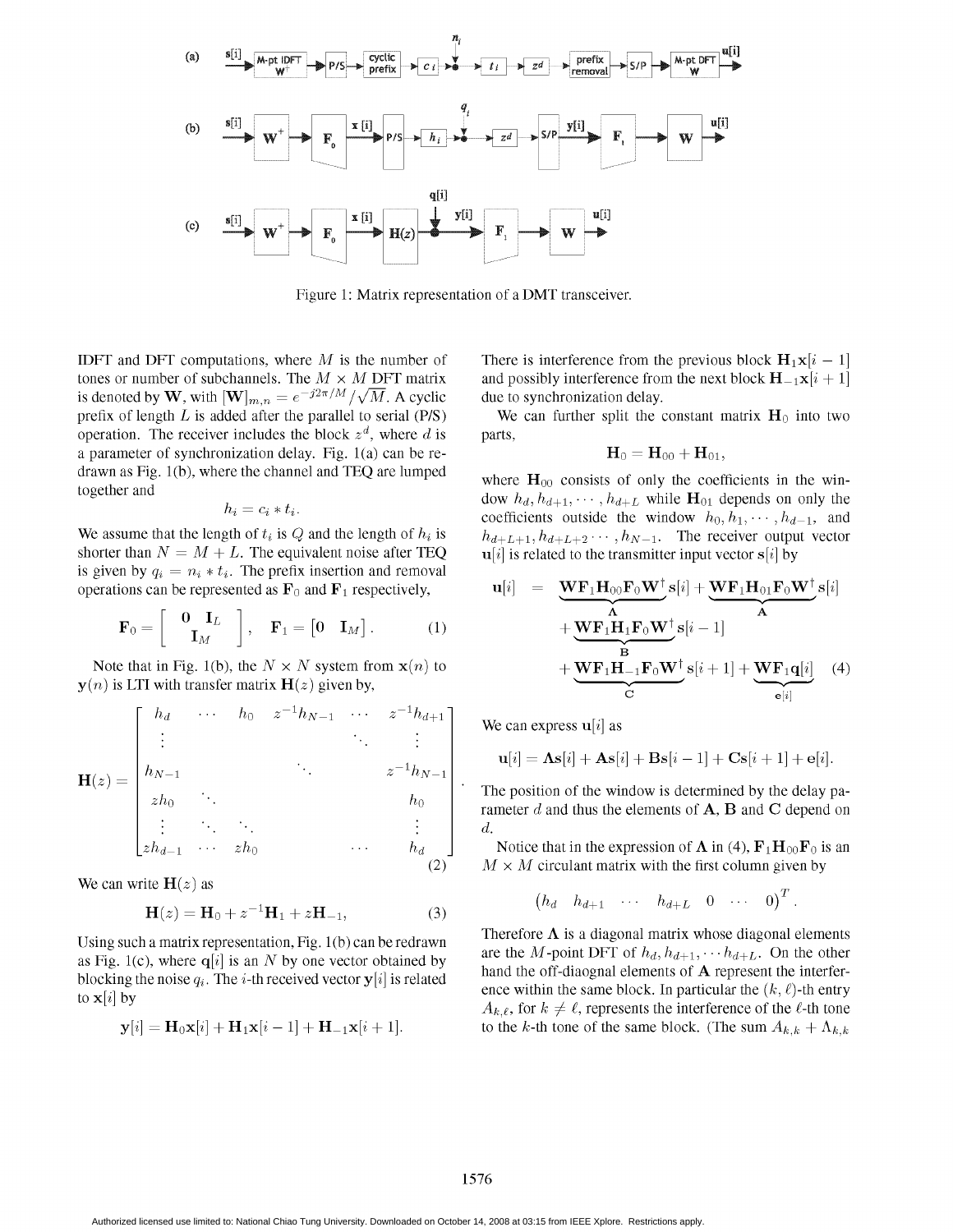B and C represent the interference from, respectively, the  $\dagger$  denotes conjugation and transposition. Let previous and the next block.

#### 3. PROPOSED TEQ DESIGN

We know if the equivalent channel  $h_i$  has all the out-of-<br>Then the cost function  $\phi$  becomes window coefficients equal to zero, then  $A = B = C = 0$ , where  $A$ ,  $B$  and  $C$  are as given in (4). When the out-ofwindow coefficients are not zero, the nonzero coefficients lead to intra-block and inter-block interference. In this case, subject to  $t^{\dagger}t = 1$ . For a given d,  $t^{\dagger}Pt$  is a quadratic form each tone contributes interference to other tones. In partic- of TEQ coefficients. It c the same block and also with symbols of the previous and the same block and also with symbols of the previous and the next blocks.<br>We will consider the interference of a selected set of tones Remark. For the convenience of derivations, we have as-

We propose the following objective function of the interfer-<br>  $\frac{be$  generalized for longer  $h_i$ . In the scale of the source tones<br>
have more coefficient matrices. ence on the target tones due to the source tones.

$$
\phi = \min_{d} \min_{\mathbf{t}} \sum_{\ell \in S} \sum_{k \in T} (|A_{k,\ell}|^2 + |B_{k,\ell}|^2 + |C_{k,\ell}|^2). \quad (5)
$$

as few as one source tone as will be demonstrated by simulation examples in Section 4. The TEO designed by minimizing (5) usually has zeros in the frequency bands corsource and target tones in the unused frequency bands. Then  $\frac{12Q}{18}$  as 40taps. A common measure of TEQ then  $\frac{12Q}{18}$  SIR (signal to interference ratio) defined as the TEQ will be free from zeros in the transmission bands and a better bit rate can be obtained. In what follows, we will see that the objective function in  $(5)$  can be minimized by solving eigen problems.

To minimize  $(5)$ , we observe that the elements of  $A$ ,  $B$ and C can be expressed in terms of the TEQ coefficients. In We first use VDSL loop 7 as an example. Fig. 2(a) shows the impulse response of the original channel, which has an SIR

$$
A_{k,\ell} = \mathbf{a}_{k,\ell} \mathbf{t}, \ B_{k,\ell} = \mathbf{b}_{k,\ell} \mathbf{t}, \ C_{k,\ell} = \mathbf{c}_{k,\ell} \mathbf{t}, \tag{6}
$$

ficients. To see this, we note that  $A_{k,\ell}$  a linear combina-<br>tion of the coefficients of  $h_1$  and it can be expressed as the channel has been successfully shortened with only one tion of the coefficients of  $h_i$  and it can be expressed as the channel has been successfully shortened with only one<br>  $A_{i,e} = a'$ . In where h is the  $N \times 1$  vector consisting of source tone. Fig. 2(b) shows the magnitude  $A_{k,\ell} = \mathbf{a}'_{k,\ell} \mathbf{h}$ , where h is the  $N \times 1$  vector consisting of source tone. Fig. 2(b) shows the magnitude response of the coefficients of h. The equivalent channel is  $h_i = c \cdot * t$ . The two downstream transmission b the coefficients of  $h_i$ . The equivalent channel is  $h_i = c_i * t_i$ and we can write it as  $h = Qt$ , where Q is an  $N \times Q$  by 'D1' and 'D2'. We can see that both transmission bands convolution matrix. Therefore, we have fall into the passband of the TEQ and the TEQ is free from

$$
A_{k,\ell} = \mathbf{a}'_{k,\ell}\mathbf{h} = \mathbf{a}'_{k,\ell}\mathbf{Qt}.
$$

Following a similar approach, we can express  $B_{k,\ell}$  and  $C_{k,\ell}$  as they are placed in the unused frequency bands.

is the signal gain of the k-th tone.) Also the elements of as in (6). Using (6), we have  $|A_{k,\ell}|^2 = \mathbf{t}^\dagger \mathbf{a}_{k,\ell}^\dagger \mathbf{a}_{k,\ell} \mathbf{t}$ , where

$$
\mathbf{P} = \sum_{\ell \in \mathcal{S}} \sum_{k \in T} \left( \mathbf{a}_{k,\ell}^{\dagger} \mathbf{a}_{k,\ell} + \mathbf{b}_{k,\ell}^{\dagger} \mathbf{b}_{k,\ell} + \mathbf{c}_{k,\ell}^{\dagger} \mathbf{c}_{k,\ell} \right).
$$

$$
\phi = \min_{\mathcal{A}} \min_{\mathbf{t}} \mathbf{t}^{\dagger} \mathbf{P} \mathbf{t},\tag{7}
$$

each tone contributes interference to other tones. In partic-<br>ular each symbol interfere with symbols on other tones of eigenvector corresponding to the smallest eigenvalue of **P** ular, each symbol interfere with symbols on other tones of eigenvector corresponding to the smallest eigenvalue of  $P$ . The opti-<br>the same block and also with symbols of the previous and and the minimum is the smallest ei

We will consider the interference of a selected set of tones Remark. For the convenience of derivations, we have as-<br>Sumed that  $h_i$  is shorter than N. The proposed method can S (source tones) to a chosen set of tones T (target tones). Sumed that  $h_i$  is shorter than N. The proposed method can<br>We propose the following objective function of the interfer-<br>be generalized for longer  $h_i$ . In this c

#### 4. NUMERICAL SIMULATION

Although we are considering only a subset of tones as inter-<br>Me use the VDSL (Very high speed Digital Subscriber<br> $\frac{1}{2}$  and subset of tones as inter-<br> $\frac{1}{2}$  and subscriber as an anomals in surgimulations [2]. The Loop) system as an example in our simulations [2]. The Although we are considering only a subset of tones as inter-<br>ference source, we will see that TEQ with good shortening Loop) system as an example in our simulations [2]. The<br>DFT size M is 8192, and the cyclic prefix lengt effect can be obtained. In fact we can design good TEQ with The sampling rate is  $35.328MHz$ . The channel noise is additive white Gaussian noise of -170dBm/Hz. We will consider downstream transmission, which has two transmisresponding to the source and target tones. We can exploit sion bands. The tones used for downstream transmission are<br>responding to the source and target tones. We can exploit roughly 33-870 (band 1) and 1206-1970 (band 2) the frequency division multiplexing property and place the roughly 33-870 (band 1) and 1200-1970 (band 2) [2]. The

$$
SIR = \max_{\Delta} 10 \log \frac{\sum_{n=\Delta}^{\Delta+L} |h_i|^2}{\sum_{i \notin \{\Delta, \Delta+1, \cdots, \Delta+L\}} |h_i|^2}
$$

particular, and the original channel, which has an SIR particular, which has an SIR particular,  $\sigma$  35.8 dB. We design the TEQ using the proposed method with  $S = \{3000\}$  and  $T = \{3001, 3002, \dots, 4095\}$ . Both the source and target tones are in the frequency bands not used for downstream transmission. The equalized chanwhere t is the  $Q \times 1$  vector consisting of the TEQ coef-<br>ficients. To see this we note that  $A_{k,\ell}$  a linear combina-<br>mel is given in Fig. 2(a). It has an SIR of 59.5 dB and zeros in the transmission bands. The magnitude response of the equalized channel is shown in Fig.  $2(c)$ . Simulations show that the performance of the proposed TEQ is not very Defining  $a_{k,\ell} = a'_{k,\ell} Q$ , we have  $A_{k,\ell}$  in the form of (6). sensitive to the choice of the source and target tones so long

Authorized licensed use limited to: National Chiao Tung University. Downloaded on October 14, 2008 at 03:15 from IEEE Xplore. Restrictions apply.